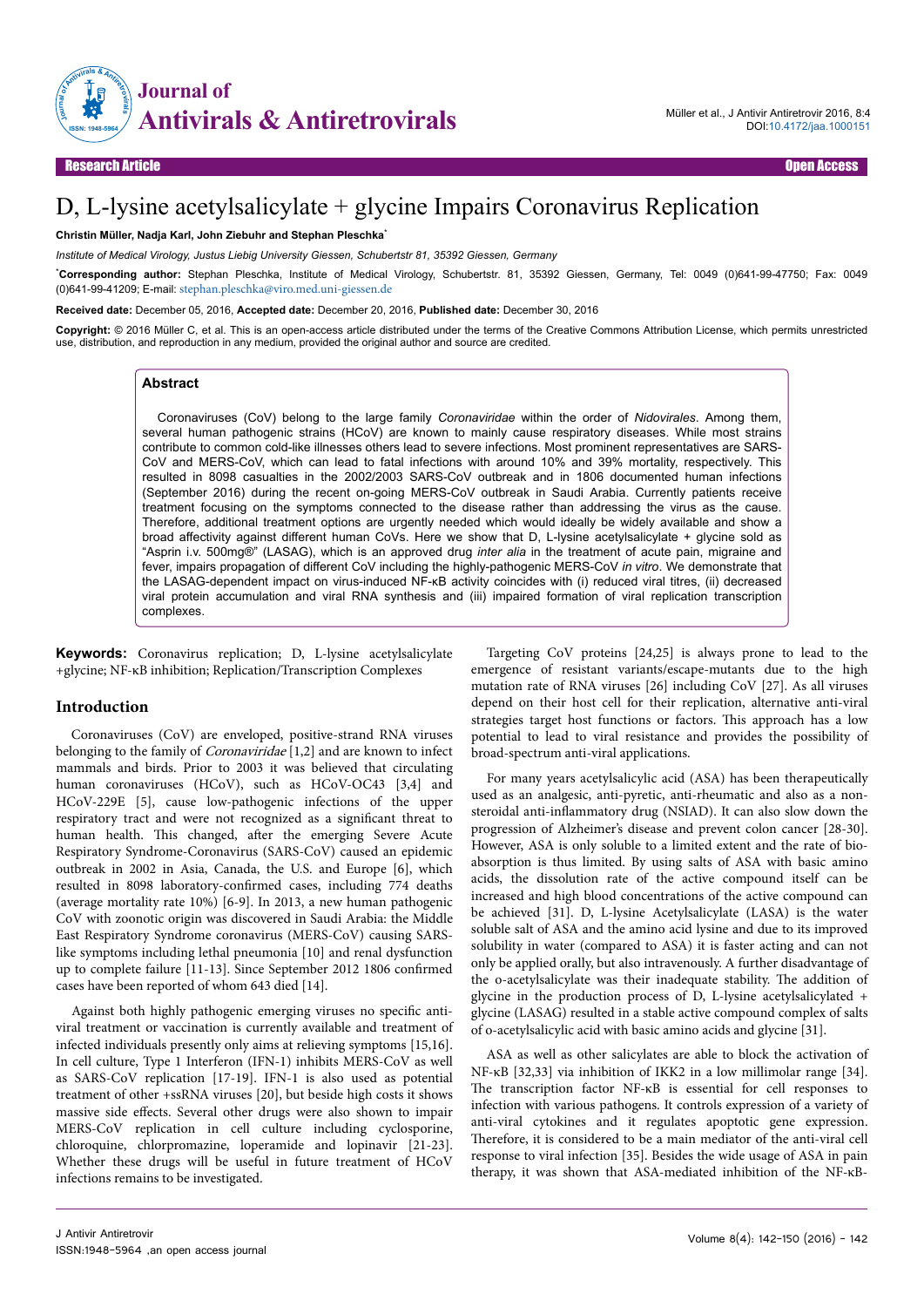dependent induction of TRAIL and Fas/FasL, reduces influenza virus propagation [36-38]. ASA also displays anti-viral activity against cytomegalovirus [39] and human rhinoviruses [40].

As SARS-CoV was shown to activate NF-κB in the lung tissue of infected mice and NF-κB-inhibition (using CAPE, resveratrol, BAY11-7082 or parthenolide) improved survival rates of SARS-CoVinfected mice [41], we speculated that NF-κB activity might be important for efficient CoV propagation. We therefore investigated whether NF-κB inhibition via the clinically tested and approved LASAG could negatively affect CoV replication. This hypothesis was analysed by LASAG treatment of cells infected with the low pathogenic human strain HCoV-229E as well as the high pathogenic MERS-CoV. Our results could demonstrate that LASAG interferes with virusinduced NF-κB activation, the formation of viral replication transcription complexes, viral RNA synthesis and viral protein accumulation resulting in an overall impaired CoV propagation.

# **Materials and Methods**

#### **Cells and viruses**

Huh7 cells (human hepatocellular carcinoma cells) were maintained in complete Dulbecco's modified Eagle's medium (DMEM, Gibco Life Technologies, UK) supplemented with 10% foetal calf serum (FCS) and antibiotics (100 U/ml penicillin, 0.1 mg/ml streptomycin (P/S)).

Confluent cells were infected with human coronavirus 229E (HCoV-229E, strain collection of the Institute of Medical Virology, Giessen, Germany) and MERS-CoV (EMC/2012, kindly provided by Christian Drosten, Bonn, Germany) at the indicated multiplicity of infection (MOI). After 1h the inoculum was aspirated, and the cells were incubated with complete DMEM at 33°C (HCoV-229E) or 37°C (MERS-CoV).

## **PBMC isolation**

Peripheral blood mononuclear cells (PBMCs) were isolated using the standard Ficoll-Paque gradient centrifugation and maintained in completed DMEM. Briefly, human blood, diluted 1:2 in PBS, was layered carefully on top of Ficoll-Paque PLUS solution (GE Healthcare Life Science; USA) and centrifuged for 30 min at room temperature (RT) at 400 x g without brake. Afterwards the PBMCs containing Plasma-Ficoll interface was collected, the cells were washed twice with PBS (for 10 min at 640  $\times$ g followed by 10 min at 400  $\times$ g) and resuspended in complete RPMI 1640 medium (Gibco Life Technologies, UK) with Glutamax (Gibco Life Technologies, UK) supplemented with P/S and 10% FCS and directly seeded in 24 or 96 well plates.

# **Inhibitors**

D, L-lysine acetylsalicylate + glycine (LASAG,  $C_{15}H_{22}N_2O_6$ , 326.3 g/ mol) was obtained as "Asprin i.v. 500mg"" (Bayer Vital GmbH, Germany) and dissolved in  $dH_2O$  to provide a stock concentration of 1 M. BAY11-7082 (Selleckchem, USA) was solved in DMSO at a stock concentration of 50 mM and stored at -20°C until further usage. Lornoxicam (Selleckchem, USA) was solved in DMSO for stock concentration of 20 mM.

## **Virus titration**

Virus titers were determined by focus forming assay [42] as previously described [43]. Briefly, infected Huh7 cells in 96-well plates were fixed and permeabilized (4% paraformaldehyde (PFA, Roth, Germany), and  $1\%$  Triton X-100 (Roth, Germany) in PBS<sup>++</sup>) and kept at 4°C for 1h. Thereafter, the solution was discarded and cells were washed 3x with PBS<sup>++</sup>/0.05% Tween-20 (Roth, Germany). Afterwards, cells were incubated with a mouse anti-coronavirus nucleoprotein mAb (Ingenasa, Spain) primary antibody diluted 1:1,000 in PBS containing 3% BSA (PAN Biotech, Germany) for 1h at RT. Нe cells were washed again and then incubated with a goat anti-mouse HRPantibody (Santa Cruz, USA) secondary antibody diluted 1:1,000 in PBS containing 3% BSA, for 1h at RT. After additional washing the cells were incubated with 40 μl AEC (3-Amino-9-ethylcarbazole) staining solution (Santa Cruz, USA). Following incubation for 40 min at 37°C, the substrate solution was removed and cells were washed 2x with  $dH<sub>2</sub>O$  to remove salts. To detect and quantify foci, the plates were scanned with a resolution of 1200 dpi using an Epson Perfection V500 Photo scanner (Epson, Japan) and analysed using Photoshop software (Adobe, USA). Results represent the averages from three biological replicates.

# **Cell viability (CC50)**

To determine the median cytotoxic concentration of the compounds at which 50% of the cells are still viable  $(CC_{50})$ , Huh7 cells or PBMCs were grown in 96 well micro plates. Growth medium was replaced with DMEM containing different, indicated concentrations of LASAG solved in  $dH_20$  or BAY11-7082 or Lornoxicam both solved in DMSO and were further incubated under conditions of infection for the indicated time periods. Subsequently, an MTT assay was performed as previously described [37].

To determine the  $CC_{50}$ , the MTT values were calculated in percentage (% viability = (100/MTT value of untreated sample) x MTT value of inhibitor treated sample) with the control set as 100 %.

# **Antiviral activity (EC50)**

To determine the effective concentration at which virus titres are reduced by 50% ( $EC_{50}$ ), Huh7 were infected with MOI 0.1 in 100  $\mu$ l for 1h at 33°C (HCoV-229E) or 37°C (MERS-CoV). After removing the inoculum, cells were incubated directly with 500 µl complete DMEM containing different inhibitor concentrations. Samples of the supernatants were collected at the indicated time points post infection (p.i.) and the amount of infectious virus particles was determined by focus forming assay.

In order to define the  $EC_{50}$  the viral titre of the untreated virusinfected control was set at 100% and the titres of LASAG-, BAY11-7082- and Lornoxicam-treated samples were calculated in relation to it.

## **Western blot**

Cells were infected in a time course experiment and treated with the indicated concentrations of LASAG or left untreated. After cell lysis, proteins were separated by 12% SDS-PAGE and blotted onto nitrocellulose membrane (Amersham, UK) as previously described [44]. Membranes were incubated with the respective primary antibody (mouse anti-nucleocapsid protein mAb [Ingenasa, Spain], mouse antiphospho-IκB-α antibody (Cell Signaling, USA] or rabbit anti-actin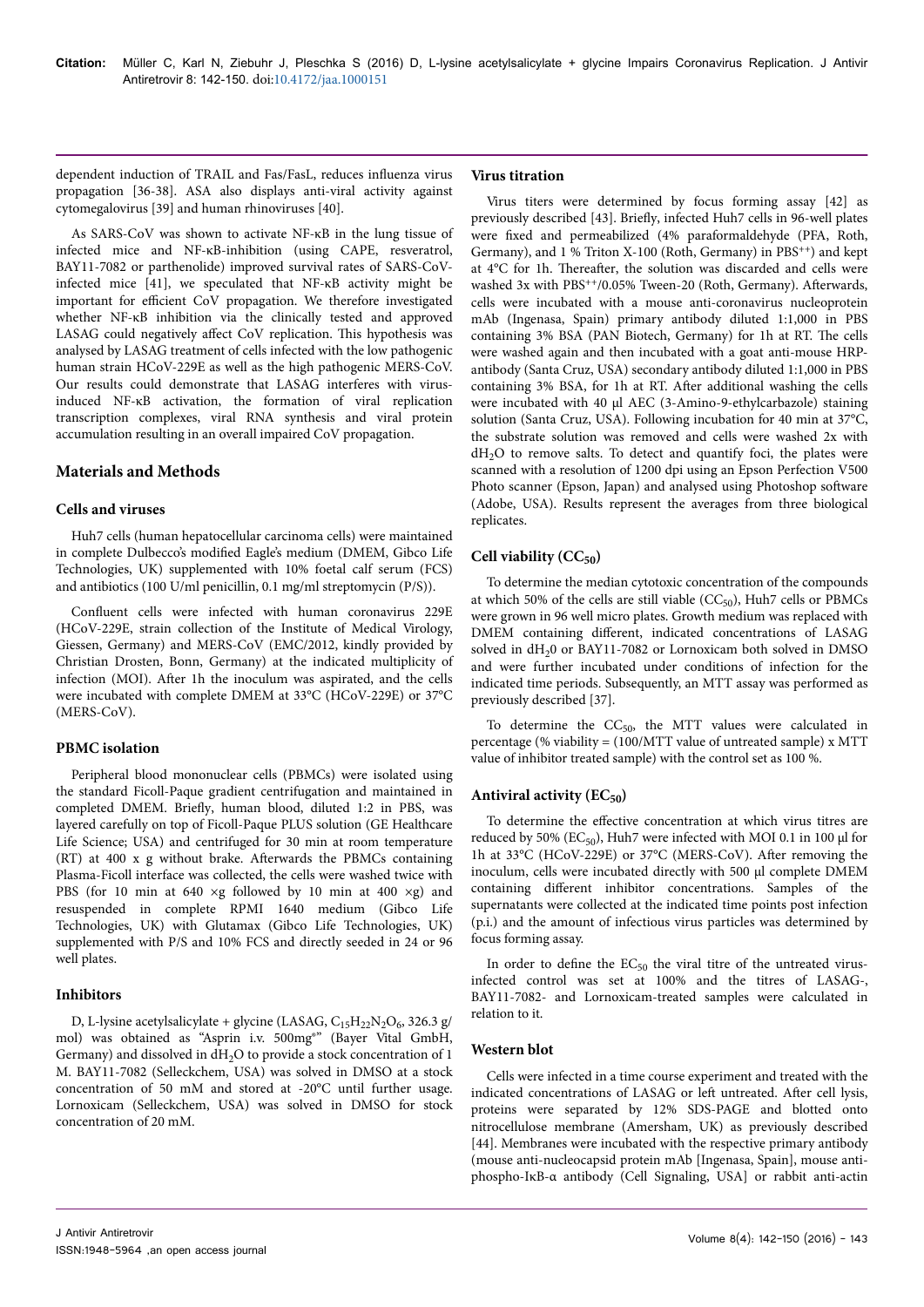antibody [abcam, USA]) in PBS containing 3% BSA). After washing the membranes three times with TBS/T (20 mM Tris-HCl, pH 7.6, 140 mM NaCl, 0.05 % Tween 20), they were further incubated with Infrared IRDye-conjugated anti-mouse and anti-rabbit monoclonal secondary antibodies (Li-Cor, Germany) diluted 1:10,000 in PBS containing 3% BSA and analyzed via Li-Cor Odyssey (Li-Cor, Germany). Western Blots were further graphically analysed by measuring the intensity of the protein bands in regard to the loading control of four different experiments for nucleocapsid protein reduction or two independent experiments for IkB reduction.

#### **Nothern blot**

Huh7 cells were infected with HCoV-229E (MOI=3) and treated with LASAG (20, 10, 5 mM) or left untreated. Total RNA was isolated using Trizol (Invitrogen, Germany) 24 h p.i. and 5 µg total RNA was separated in a denaturing gel (1% agarose, 6 % formaldehyde, 1x MOPS) and transferred onto a positively charged nitrocellulose membrane via Vacuum Blot. Northern Blot analysis was done using a  $32P$ -labled probe specific for the HCoV-229E genome (nt 29297 to 27273) as described previously [45].

#### **Immunofluorescence**

Huh7 cells were infected with HCoV-229E (MOI=3) and treated with LASAG (20 mM) or left untreated. 24 h p.i. the cells were fixed with ice-cold methanol and stained with mouse anti-dsRNA mAb (J2, English & Scientific Consulting Bt., Hungary) and rabbit anti-HCoV-229E nsp8 mAb (both diluted 1:100 in PBS containing 3% BSA). For detection Alexa Fluor 594 goat anti-mouse IgG and Alexa Fluor 488 F (ab') 2 fragment of goat anti-rabbit IgG (Invitrogen, USA) both diluted 1:500 in PBS containing 3% BSA were used. Images were acquired using a confocal laser-scanning microscope (Leica SP05 CLSM, Leica, Germany).

## **Analysis of NF-κB activation**

NF-κB activation was measured as previously described [37] with the commercial available TransAM kit (Active motif, USA) according to the manufacturers instruction (n=4). In our study, HCoV-229Einfected (MOI=3) Huh7 cells that were either treated with LASAG (20 mM) or left untreated were lysed at 4 or 12 h p.i.. Relative NF-κB activation was calculated as fold induction compared to mock-infected control cells.

#### **Temporal LASAG treatment**

To determine the effect of LASAG-treatment on the early and the late phase of the CoV replication cycle, Huh7 cells were infected with HCoV-229E (MOI=3) and treated with LASAG (20 mM) either from 3-6 h p.i. or from 9 -12 h p.i.. For this the cells were incubated in regular media, which was replaced with LASAG-containing media for the indicated times. 12 h p.i. the supernatant was collected and pooled and the virus titer was determined via focus forming assay.

#### **Statistical analysis**

The results correspond to the mean  $\pm$  SD of the indicated experiments. The statistical significance of differences between the

indicated groups was tested using the unpaired, two-tailed Student's ttest with a threshold of p:\*<0.05; \*\*<0.005; and \*\*\*<0.0005.

## **Results**

## **LASAG reduces HCoV-229E and MERS-CoV titres in cell culture as well as in primary human cells at non-toxic concentrations**

Based on improved survival rates of SARS-CoV-infected mice, reduced lung pathology following NF-κB inhibition [41] and the fact, that ASA can block NF-κb activation [31,32] we aimed to elucidate whether LASAG (Figure 1) might have a negative effect on CoV propagation in vitro.



amino acids glycine and lysine. After dissolving in water, LASAG dissociates readily into ASA and the two amino acids glycine and lysine.

In a first set of experiments the cell viability was investigated via MTT assay after 24 and 48 h incubation for Huh7 cells and after 24 h incubation for PBMCs, applying different amounts of LASAG. For this we determined the cytotoxic concentration 50  $(CC<sub>50</sub>)$  of LASAG for Huh7 cells, which are regularly used for CoV propagation [46,47] as 20.43 mM and 58.73 mM at 48 and 24 h, respectively (Figures 2A and 2B). Furthermore, we determined the  $CC_{50}$  of LASAG for human peripheral blood mononuclear cells (PBMC) at 37.95 mM at 24 h (Figure 2C). PBMCs can be infected with HCoV-229E [48] and served as a primary human cell system.

Next, we analysed whether LASAG affects the replication of the human strain HCoV-229E as well as of MERS-CoV. Нerefor we treated HCoV-229E- and MERS-CoV-infected Huh7 cells (MOI=0.1) with LASAG at different concentrations and analysed the viral titres via focus forming assay at 48 h and 24 h post infection (p.i.). Нe results indicate an effective concentration 50 ( $EC_{50}$ ) of 1.31 mM for HCoV-229E resulting in a selectivity index (SI:  $CC_{50}/IC_{50}$ ) of 15.6 as well as an  $EC_{50}$  of 3.69 mM for MERS-CoV, leading to an SI of 15.9, similar to that of HCoV-229E (Figures 2D and 2E). The  $EC_{50}$  for HCoV-229E-infected PBMCs at 24 h was 6.71 mM resulting in an SI of 5.7 (Figure 2F).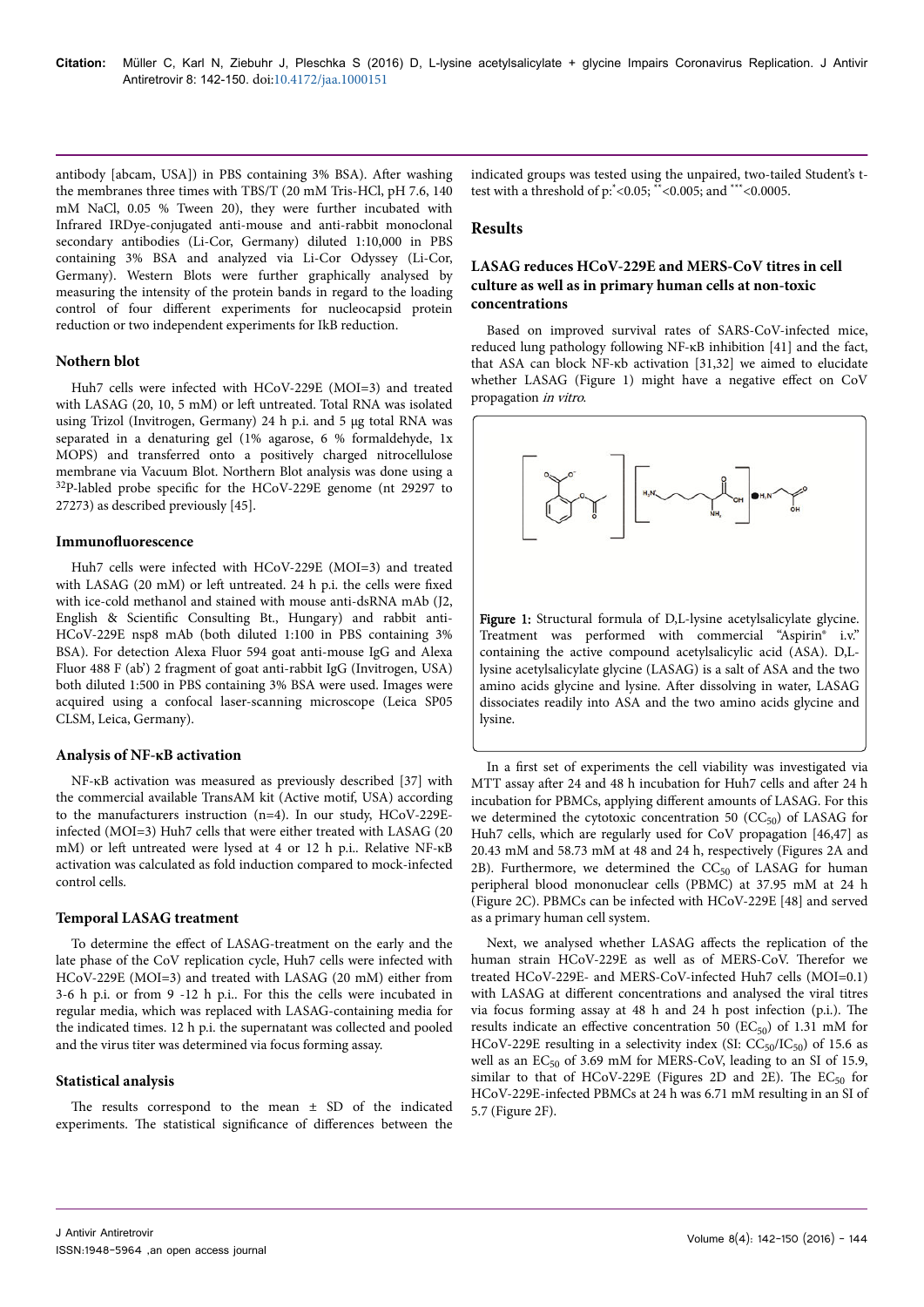

**Figure 2:** LASAG impairs coronaviral replication. To investigate the effect of LASAG on coronaviral replication we determined the CC<sub>50</sub> (A, B, C) and the EC<sub>50</sub> (D, E, F) of LASAG. Huh7 cells were treated with the indicated concentrations of LASAG for 48 h (A, D) and 24 h (B, E), and PBMC were treated for 24 h (C,F). EC<sub>50</sub> concentrations were determined for HCoV-229E on Huh7 cells (D) and PBMC (F). For MERS-CoV the  $EC_{50}$  was determined after 24 h on sHuh7 cells (E).

These results indicate that LASAG can effectively reduce titres of HCoV-229E and MERS-CoV with similar SI values in Huh7 cells and, to a lesser extent, HCoV-229E titers in primary human PBMCs in a dose-dependent manner at non-toxic concentrations. Nevertheless, even though the SI values are distinct, increased SI values for both cell systems, would be advantageous for a therapeutic approach.

# **LASAG reduces viral protein accumulation and viral RNA synthesis of HCoV-229E**

The reduction of viral titres following LASAG treatment led us to speculate that LASAG might impair the intra-cellular replication of CoV. In order to elucidate which step of the viral life cycle is affected by the treatment of LASAG, we first determined viral protein

accumulation via Western Blot and also analysed viral RNA synthesis via Northern Blot of HCoV-229E infected Huh7 cells treated for 24 h p.i. at non-toxic LASAG concentrations of 20, 10 and 5 mM.

As shown in Figures 3A and 3B we found that treatment with 20 mM LASAG led to a strong reduction of the viral nucleocapsid (N) protein as well as viral RNA amount (Figure 3C). The effect on viral protein accumulation appears to be specific, as the quantity of cellular actin (loading control) was not affected.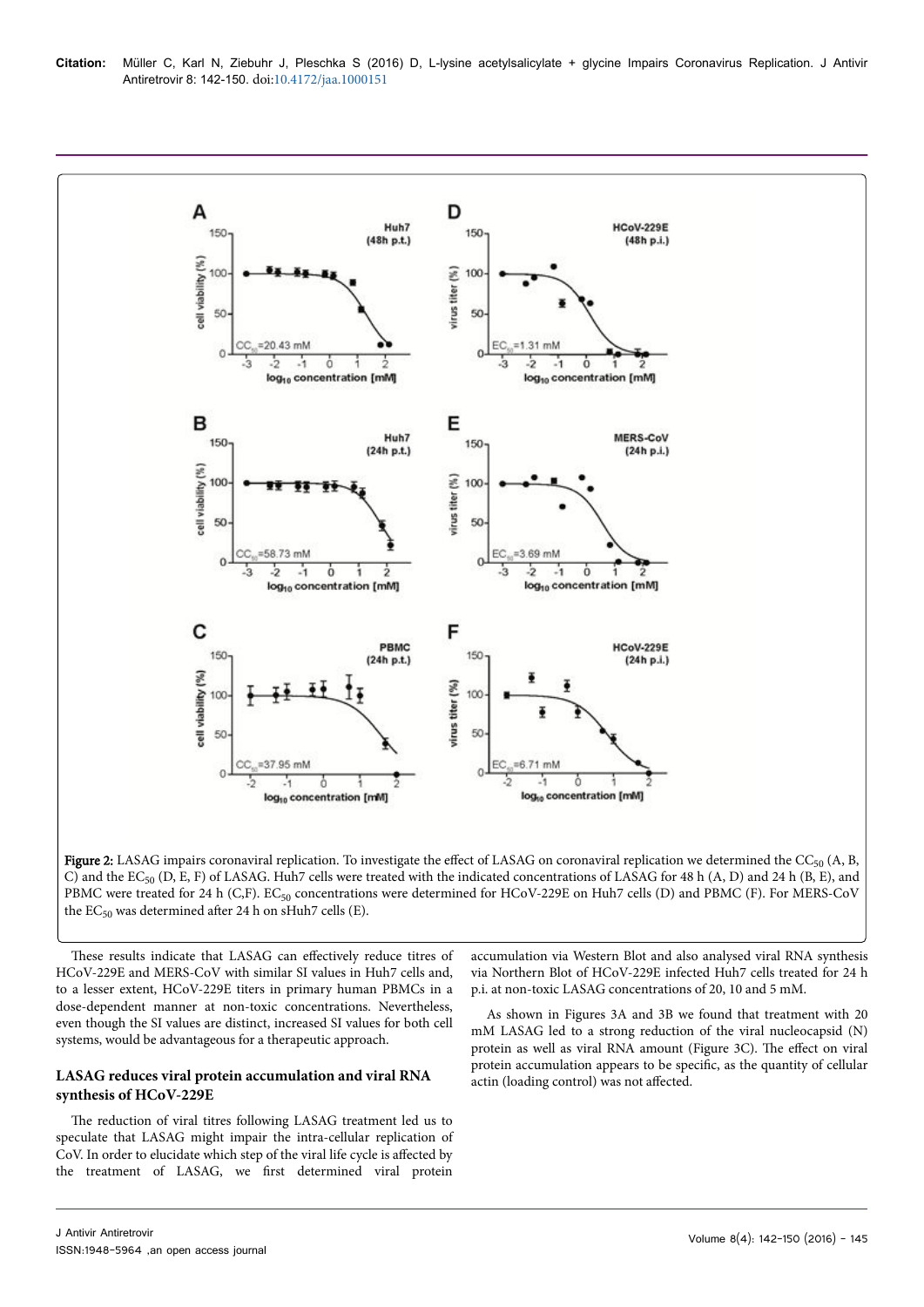

Figure 3: LASAG reduces coronaviral RNA and protein accumulation. Huh7 were infected with HCoV-229E and treated with the indicated LASAG concentrations. 24 h p.i. the amount of viral N protein and actin as loading control in infected and uninfected (mock) cells were detected by Western Blot using mouse anti-nucleocapsid protein mAb and rabbit anti-actin antibody (A) and quantified (B). The amount of viral RNAs was detected by Northern Blot analysis (C).

Compared to the strong reduction of the HCoV-229E titre  $(EC_{50}=1.31 \text{ mM})$  48 h p.i. by LASAG the effects of 5 and 10 mM LASAG on viral protein/RNA production are less evident. Nevertheless, it should be considered that these assays (Western Blot/ Northern Blot) were performed 24 h p.i.. This was done, as the  $CC_{50}$ for LASAG at 48 h was 20.43 mM, whereas it was 58.73 mM for 24 h (Figure 2), indicating that a LASAG concentration of 20 mM is less toxic at 24 h. Therefore, the effect of the lower LASAG concentrations (5, 10 mM) on viral protein/RNA production might be less evident at this earlier time point. Also, the MOI to determine the  $EC_{50}$  was only 0.1, whereas the MOI to analyse viral protein/RNA production was 3. Therefore, the effect of the LASAG concentrations used to analyse the effect on viral protein/RNA production might be weaker. Furthermore, it should be considered that these assays are generally less sensitive than the direct virus titration used to determine the  $EC_{50}$ , which could also explain the discrepancy.

Taken together, the results indicate that the reduction in the viral titre observed under LASAG treatment could be related to the negative effect of LASAG on the viral protein and RNA production, which might therefore account for the reduction of infectious progeny virions produced.

## **LASAG treatment results in reduction of replication transcription complexes**

The impaired viral protein accumulation and viral RNA synthesis led us to assume that the mode of action exerted by LASAG on CoV propagation impairs a step of the viral life cycle before viral RNA/ protein synthesis starts. CoVs replicate and transcribe their genome via so called replication/ transcription complexes (RTCs), anchored in virus-induced membrane alterations that consist of double membrane vesicles (DMVs) [49].



Figure 4: The abundance of coronaviral RTCs is reduced under LASAG treatment. HCoV-229E-infected Huh7 cells +/- LASAG (20 mM) were analysed 24 h p.i. using confocal microscopy. As a marker for viral RTCs, the CoV replication intermediate dsRNA (green) and the viral non-structural protein nsp8 (red) were detected using target specific antibodies. The nuclei were stained with DAPI (blue). Co-localization of dsRNA and nsp8 is shown in the merge (yellow). Open boxes (marked in white) indicate the magnified areas shown underneath the respective panel.

We therefore assessed whether LASAG may impact the formation of these host cell-derived DMVs. To this point, Huh7 cells were infected with HCoV-229E (MOI=3) and analysed 24 h p.i. for the appearance of RTCs. As markers in our immunofluorescence studies (Figure 4) we assessed the presence of dsRNA, a viral replication intermediate, indicating the site of viral genome replication [50,51] and the viral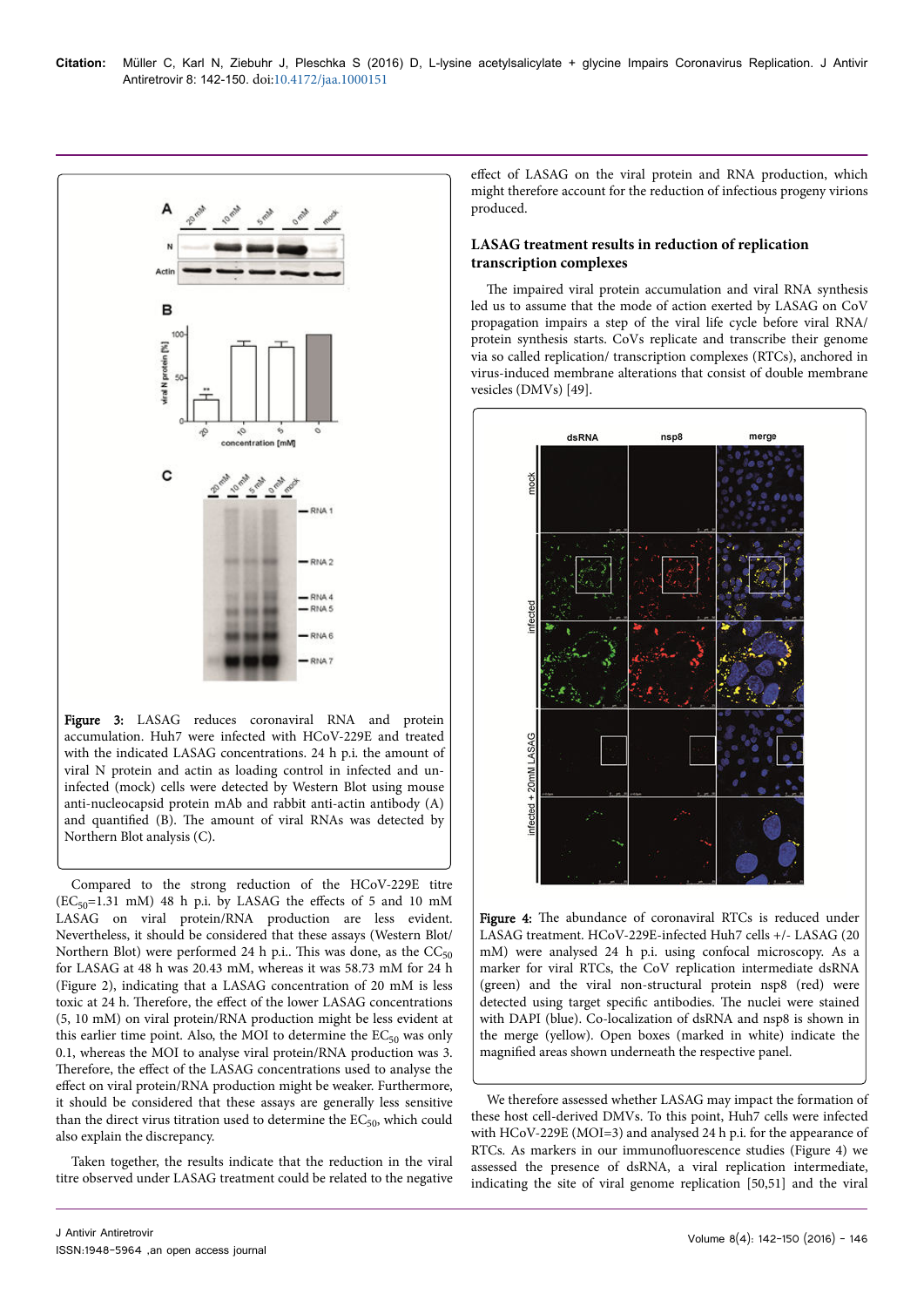nsp8 protein as an integral part of the viral RTCs [52]. In infected, untreated cells the characteristic peri-nuclear immunofluorescence pattern for RTCs marked by nsp8 and dsRNA [53], which was absent in the mock-infected cells (Figure 4, mock), was clearly visible (Figure 4, infected). In infected and LASAG-treated cells the amount of cells showing an nsp8/dsRNA signal (RTCs in DMVs) was decreased, compared to the untreated, infected cells (Figure 4, infected+20 mM LASAG). This result demonstrates that 24 h p.i. LASAG-treatment severely affects the formation of viral RTCs and/or DMVs and it is tempting to speculate that this is the cause for the decreased production of viral proteins and RNA. It should be noted that LASAG might also affect a step in the viral life cycle before RTC formation, which needs to be investigated.

#### **HCoV-229E infection triggers NF-κB activation in the early phase of infection, which is decreased by LASAG**

Activation of the transcription factor NF-κB is one of the hallmarks of host cell response to invasion by different pathogens. The phosphorylation of the NF-κB inhibitor IκBα leads to its degradation and release of NF-κB [54], which then translocates into the nucleus to transactivate responsive genes [55] related to host defence mechanisms [56].

NF-κB inhibitors have been studied as potential therapeutic drugs in anti-viral therapy [57]. Previously, we and others [36-38,58] demonstrated that NF-κB activity is essential for efficient influenza virus propagation, as inhibition of NF-κB activation results in impaired nuclear RNP export and therefore in reduced virus titers.

For coronavirus infections there are diverting reports of NF-κB activation [41,59-66] as well as NF-κB inhibition during CoV infection [67,68]. To assess whether HCoV-229E infection also activates NF-κB in Huh 7 cells we determined the level of NF-κB activation in HCoV-229E-infected Huh7 cells via TransAM assay and Western Blot analysis. We found that HCoV-229E infection leads to a markedly reduced amount of IκBα at 2 h p.i., which later increases again in the virus-infected cells (Figure 5A). When analysing the activation of NF $κB$  we found an early  $(4 h p.i.)$  activation (Figure 5B, left part), coinciding with decreased amounts of phospho-IκBα early in the infection (Figure 5A). According to the increased amounts of IκBα at later time points of the infection, the activation of NF-kB was found to be lower at 12 h p.i. compared to 4 h p.i. (Figure 5B, right part).

As mentioned before, ASA is known to block NF-κB activation. Therefore we tested whether LASAG treatment also has an effect on HCoV-229E-induced NF-κB activation. Нe treatment of HCoV-229Einfected cells with 20 mM LASAG resulted in a significant 1.5 fold reduction of NF-κB activation at early (4 h p.i.) and late (12 h p.i.) time points of infection (Figure 5B).

Furthermore, the addition of LASAG in the early stage of infection (3-6 h p.i.), when NF-κB activation was most prominent and viral RTCs are being formed, resulted in a reduction of virus titres. In contrast, the addition of LASAG in later stages of viral life cycle (9-12 h p.i.) resulted in less pronounced titre reduction (Figure 5C). In summary HCoV-229E infection activates NF-κB in the early stages of viral life cycle and the LASAG-dependent reduction of virus-induced NF-κB activation coincides with reduced viral titers.



Figure 5: Virus-induced NF-κB activation is affected by LASAG treatment. Нe total amount of IκBα in HCoV-229E-infected Huh7 cells was analysed at the indicated time points p.i. by Western Blot using mouse anti-phospho-IκB-α antibody (A upper panel) and quantified (A lower panel). HCoV-229E-infected Huh7 cells (+/-) LASAG-treatment (20mM) were analysed for the activation of NFκB at the indicated time points p.i. via detection of the amount of activated NF-κB (B). HCoV-229E-infected Huh7 cells were treated with LASAG (20mM) for the indicated time frames p.i. or left untreated (control) and virus titres (FFU/ml) were determined 12 h p.i. (C).

## **NF-κB plays a pivotal role in HCoV-229E infection**

ASA is a multi-target compound [69] not only blocking NF-κB activation, but also interfering with several other cellular factors, such as cyclooxygenase 1/2 (COX1/2) a main enzyme in the synthesis of inflammation mediators [70,71] or AMPK/mTOR [72].

To highlight the role of NF-κB activity in CoV infection, we elucidated the effect of the NF-κB-specific inhibitor (BAY11-7082) on HCoV-229E replication. HCoV-229E-infected (MOI=0.5) Huh7 cells were treated with the indicated concentrations of BAY11-7082 and virus titres were analysed 24 h p.i.. Addition of BAY11-7082 at nontoxic concentration of 50 µM (Figure 6A) resulted in a reduction of viral titres by about 4 log10 (Figure 6B). This result supports our assumption that inhibition of NF-κB activity by LASAG impairs virus replication. Beside NF-κB inhibition, one of the major activities of ASA is the inhibition of the cellular COX1/2. We further investigated whether this activity might (also) be responsible for the anti-viral effect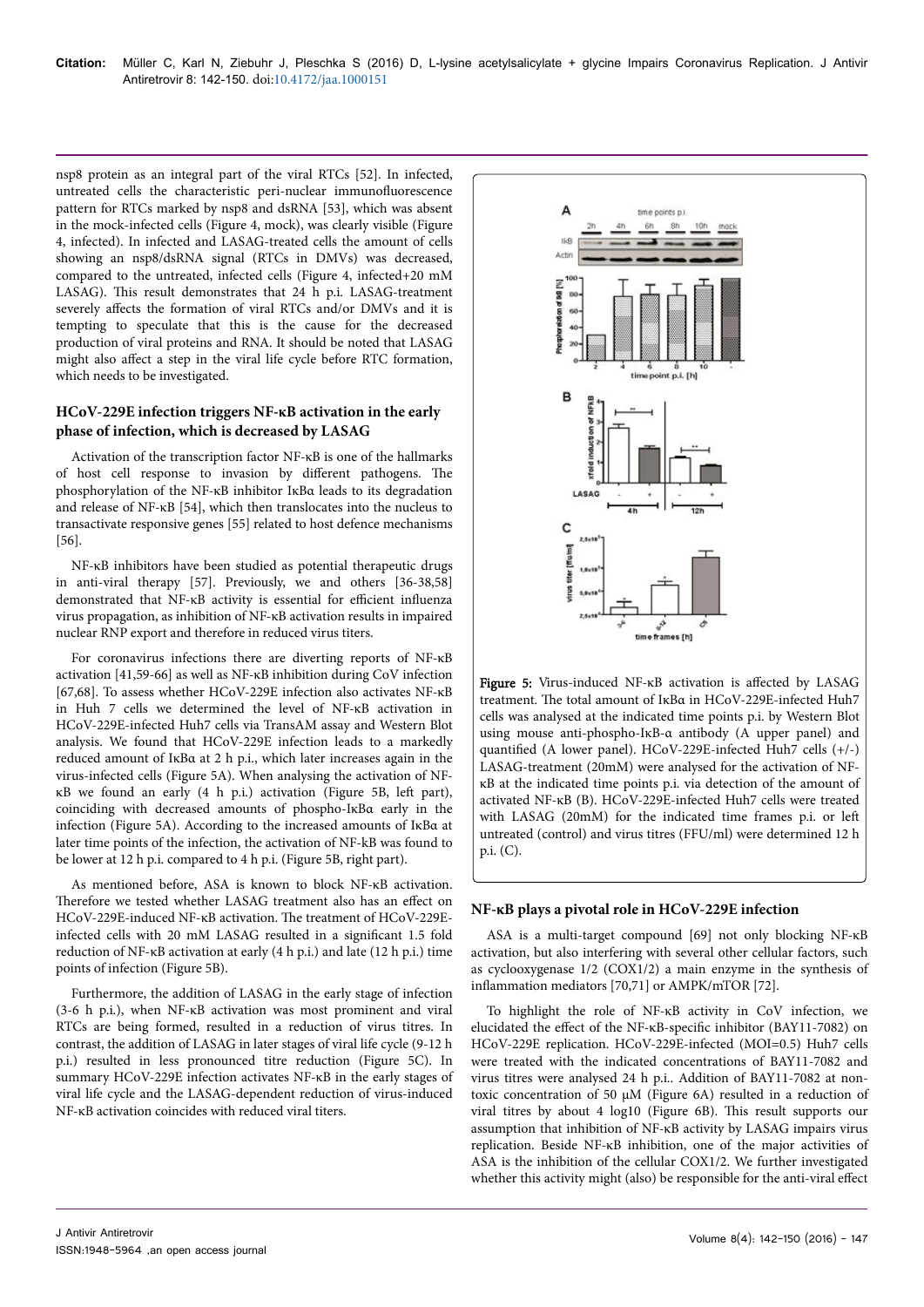of LASAG against CoV. For this we employed Lornoxicam, a nonsteroidal COX1/2 inhibitor, which is used as an anti-inflammatory drug to treat pain, osteoarthritis, and rheumatoid arthritis [73,74]. However, at the indicated non-toxic concentrations (Figure 6C) Lornoxicam had no effect on HCoV-229E propagation in infected Huh7 cells (MOI=0.5) analysed 24 h p.i (Figure 6D). This indicates that the inhibitory effect of ASA on COX1/2 activity does not seem to be important for HCoV-229E propagation.



Figure 6: Effect of BAY11-7082 and Lornoxicam on HCoV-229E replication at non-toxic concentrations. Huh7 cells were treated with the indicated concentrations of BAY11-7082 and Lornoxicam for 24h and cell viability was determined via MTT assay (A, C). HCoV-229E-infected Huh7 cells were treated with the indicated concentration of BAY11-7082 and Lornoxicam and virus titres were determined 24 h p.i. (B, D).

# **Discussion**

Among the CoV several human pathogenic strains can cause common cold-like illnesses, while others as SARS-CoV and MERS-CoV lead to severe infections. Currently, no treatment focusing on the virus as the cause is available. Here we show that LASAG, which is an approved drug, impairs propagation of HCoV-229E and of the highly pathogenic MERS-CoV in vitro. Our results demonstrate that inhibition of virus-induced NF-κB activity early in the viral replication cycle via LASAG coincides with (i) reduced viral titres, (ii) decreased viral protein accumulation and viral RNA synthesis and (iii) impaired formation of viral replication transcription complexes.

It should be mentioned that upon NF-κB inhibition (BAY11-7082) DeDiego et al. did not observe any virus titre reduction of the betacoronavirus SARS-CoV [41] which was adapted to murine cell lines. However, it cannot be excluded that this system of a mouse-adapted SARS-CoV in a murine cell line might not reflect the situation of human CoV or wild type SARS-CoV infection of human cells.

Despite the possibility that other cellular factors, which are also targeted by LASAG might affect CoV propagation, the results obtained with the NF-κB inhibitor (BAY11-7082) and the COX1/2 inhibitor (Lornoxicam) further support the notion that NF-κB inhibition is a likely reason for the anti-CoV effect of LASAG. To elucidate the NFκB-specific effect, further analysis will be needed. It should be noted

Even though cell viability is not impaired by the applied LASAG concentrations, the anti-coronaviral action of LASAG in cell culture lies in a millimolar range, likewise to the anti-viral action of ASA against IV [38]. To achieve a 20 mM LASAG concentration in the blood, 6.53 g/L would be needed, which is toxic [75]. Нe Cmax in the blood after applying 500 mg ASA i.v. is 54.25 mg/L and 4.84 mg/L after oral application [76]. Nevertheless, treatment of patients with a CoVcaused severe acute respiratory syndrome via inhalation might allow achieving locally effective LASAG concentrations. Results from a clinical study investigating the effectiveness of inhaled lysineacetylsalicylate in the treatment of asthma showed, that patients that received a dosage of 720 mg of inhaled LASAG twice a day over a twoweek period did not experience any significant side effects [77]. Also, a dose escalation study of inhaled LASAG in humans for the clinical development of an antiviral treatment of IV infections demonstrated that inhalative doses up to 750 mg LASAG were safe and well tolerated without serious adverse events [78]. Furthermore, administration of aerosolic ASA via intubation directly into the trachea resulted in increased survival rates of mice infected with a lethal dose of IV [38].

In light of the fact that currently no approved anti-viral treatment against severe CoV-infections exist, it should be mentioned that LASAG (i) is widely available and it is tested and approved for humans, (ii) it targets cellular functions, (iii) is so far not known to target CoV functions, which reduces the chance that resistant virus variants emerge and (iv) adjacent to its direct anti-viral property, patients could also benefit from the effects of LASAG on infection-related symptoms based on the analgetic- and anti-inflammatory characteristics of LASAG.

In conclusion, we were able to demonstrate that LASAG inhibits virus-induced NF-κB activity, which might be connected to the antiviral effect against CoV, including the impaired formation of RTCs and/or DMVs in CoV-infected cells, leading to reduced viral RNA production and consequently decreased production of viral proteins, resulting in an overall diminished virus titre.

## **Acknowledgments**

We want to thank C. Drosten, Bonn, Germany, for providing MERS-CoV EMC/2012. This work was funded in part by the German Centre for Infection Research (DZIF), partner site Giessen, Germany (TTU Emerging Infections to S.P. and J.Z.), and the DFG-funded Collaborative Research Centre 1021 "RNA viruses: RNA metabolism, host response and pathogenesis" (SFB1021; projects A01 and C01 to J.Z. and S.P., respectively). Furthermore the work was supported in part by a fund of the Activaero GmbH (acquired by Vectura). Нe funders had no role in study design, data collection and analysis, decision to publish, or preparation of the manuscript.

## **Disclosure Statement**

The authors have no conflict of interest.

#### **References**

- 1. de Groot RJ, Baker SC, Baric R, Enjuanes L, Gorbalenya AE, et al. (2012) Family Coronaviridae. p 806-828.
- 2. Masters PS, Perlman S (2013) Coronaviridae. Philadelphia, p 825-858.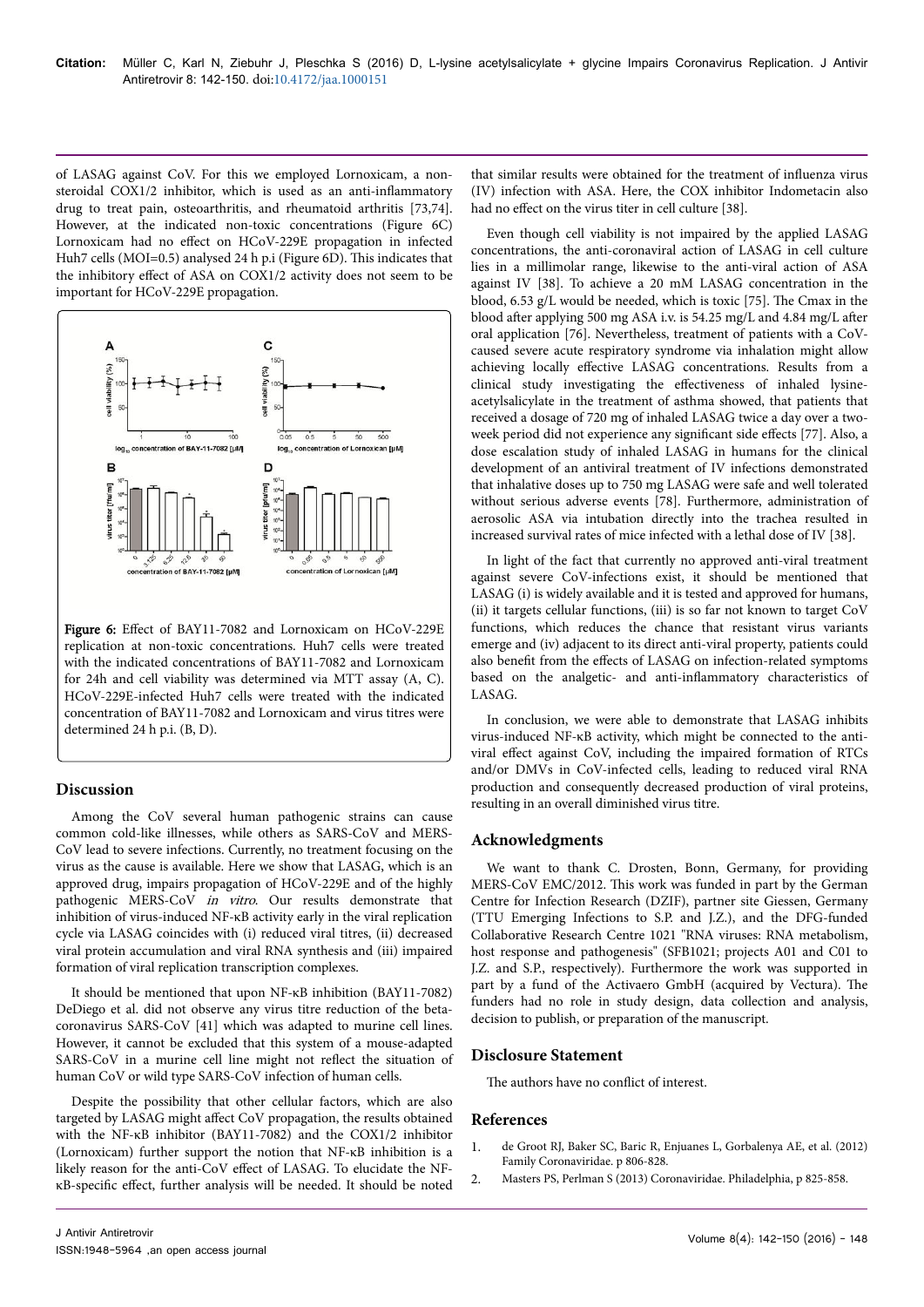- 3. [McIntosh K, Dees JH, Becker WB, Kapikian AZ, Chanock RM \(1967\)](https://www.jstor.org/stable/57712?seq=1) [Recovery in tracheal organ cultures of novel viruses from patients with](https://www.jstor.org/stable/57712?seq=1) [respiratory disease. Proc Natl Acad Sci U S A 57: 933-940.](https://www.jstor.org/stable/57712?seq=1)
- [Tyrrell DA, Bynoe ML \(1965\) Cultivation of a Novel Type of Common-](https://www.jstor.org/stable/25402533?seq=1)[Cold Virus in Organ Cultures. Br Med J 1: 1467-1470.](https://www.jstor.org/stable/25402533?seq=1)
- 5. [Hamre D, Procknow JJ \(1966\) A new virus isolated from the human](https://www.omicsonline.org/references/a-new-virus-isolated-from-the-human-respiratory-tract-53923.html) [respiratory tract. Proc Soc Exp Biol Med 121: 190-193.](https://www.omicsonline.org/references/a-new-virus-isolated-from-the-human-respiratory-tract-53923.html)
- [Kuiken T, Fouchier RA, Schutten M, Rimmelzwaan GF, van Amerongen](https://dx.doi.org/10.1016/S0140-6736(03)13967-0) [G, et al. \(2003\) Newly discovered coronavirus as the primary cause of](https://dx.doi.org/10.1016/S0140-6736(03)13967-0) [severe acute respiratory syndrome. Lancet 362: 263-270.](https://dx.doi.org/10.1016/S0140-6736(03)13967-0)
- 7. [Ksiazek TG, Erdman D, Goldsmith CS, Zaki SR, Peret T, et al. \(2003\) A](http://www.nejm.org/doi/full/10.1056/NEJMoa030781) [novel coronavirus associated with severe acute respiratory syndrome. N](http://www.nejm.org/doi/full/10.1056/NEJMoa030781) [Engl J Med 348: 1953-1966.](http://www.nejm.org/doi/full/10.1056/NEJMoa030781)
- 8. [Drosten C, Gunther S, Preiser W, van der Werf S, Brodt HR, et al. \(2003\)](https://dx.doi.org/10.1056/NEJMoa030747) Identification [of a novel coronavirus in patients with severe acute](https://dx.doi.org/10.1056/NEJMoa030747) [respiratory syndrome. N Engl J Med 348:1967-1976.](https://dx.doi.org/10.1056/NEJMoa030747)
- 9. [Peiris JSM, Lai ST, Poon LLM, Guan Y, Yam LYC, et al. \(2003\)](http://www.thelancet.com/journals/lancet/article/PIIS0140673603130772/abstract) [Coronavirus as a possible cause of severe acute respiratory syndrome.](http://www.thelancet.com/journals/lancet/article/PIIS0140673603130772/abstract) [Lancet 361: 1319-1325.](http://www.thelancet.com/journals/lancet/article/PIIS0140673603130772/abstract)
- 10. [Zaki AM, van Boheemen S, Bestebroer TM, Osterhaus AD, Fouchier RA](http://dx.doi.org/10.1056/NEJMoa1211721) [\(2012\) Isolation of a novel coronavirus from a man with pneumonia in](http://dx.doi.org/10.1056/NEJMoa1211721) [Saudi Arabia. N Engl J Med 367: 1814-1820.](http://dx.doi.org/10.1056/NEJMoa1211721)
- 11. Arabi YM, Arifi [AA, Balkhy HH, Najm H, Aldawood AS, et al. \(2014\)](https://dx.doi.org/10.7326/M13-2486) [Clinical course and outcomes of critically ill patients with Middle East](https://dx.doi.org/10.7326/M13-2486) [respiratory syndrome coronavirus infection. Ann Intern Med 160:](https://dx.doi.org/10.7326/M13-2486) [389-397.](https://dx.doi.org/10.7326/M13-2486)
- 12. [Al-Abdallat MM, Payne DC, Alqasrawi S, Rha B, Tohme RA, et al. \(2014\)](https://dx.doi.org/10.1093/cid/ciu359) [Hospital-Associated Outbreak of Middle East Respiratory Syndrome](https://dx.doi.org/10.1093/cid/ciu359) [Coronavirus: A Serologic, Epidemiologic, and Clinical Description. Clin](https://dx.doi.org/10.1093/cid/ciu359) [Infect Dis 59: 1225-1233.](https://dx.doi.org/10.1093/cid/ciu359)
- 13. [Guery B, Poissy J, Mansouf L, Sejourne C, Ettahar N, et al. \(2013\) Clinical](http://www.thelancet.com/journals/lancet/article/PIIS0140-6736(13)60982-4/abstract) [features and viral diagnosis of two cases of infection with Middle East](http://www.thelancet.com/journals/lancet/article/PIIS0140-6736(13)60982-4/abstract) [Respiratory Syndrome coronavirus: a report of nosocomial transmission.](http://www.thelancet.com/journals/lancet/article/PIIS0140-6736(13)60982-4/abstract) [Lancet 381: 2265-2272.](http://www.thelancet.com/journals/lancet/article/PIIS0140-6736(13)60982-4/abstract)
- 14. [WHO \(2015\) Middle East respiratory syndrome coronavirus \(MERS](http://www.who.int/mediacentre/factsheets/mers-cov/en/) [CoV\)-Saudi Arabia.](http://www.who.int/mediacentre/factsheets/mers-cov/en/)
- 15. [\(2012\) MERS in the Arabian Peninsula. CDC.](http://wwwnc.cdc.gov/travel/notices/alert/coronavirus-saudi-arabia-qatar)
- 16. [\(2016\) Prevention & Treatment CDC.](http://www.cdc.gov/coronavirus/MERS/about/prevention.html)
- 17. [Cinatl J, Morgenstern B, Bauer G, Chandra P, Rabenau H, et al. \(2003\)](https://dx.doi.org/10.1016/S0140-6736(03)14482-0) [Treatment of SARS with human interferons. Lancet 362: 293-294.](https://dx.doi.org/10.1016/S0140-6736(03)14482-0)
- 18. [Zielecki F, Weber M, Eickmann M, Spiegelberg L, Zaki AM, et al. \(2013\)](http://jvi.asm.org/content/87/9/5300.abstract) [Human cell tropism and innate immune system interactions of human](http://jvi.asm.org/content/87/9/5300.abstract) [respiratory coronavirus EMC compared to those of severe acute](http://jvi.asm.org/content/87/9/5300.abstract) [respiratory syndrome coronavirus. J Virol 87: 5300-5304.](http://jvi.asm.org/content/87/9/5300.abstract)
- 19. [Chan RW, Chan MC, Agnihothram S, Chan LL, Kuok DI, et al. \(2013\)](https://dx.doi.org/10.1128/JVI.00009-13) [Tropism of and innate immune responses to the novel human](https://dx.doi.org/10.1128/JVI.00009-13) [betacoronavirus lineage C virus in human ex vivo respiratory organ](https://dx.doi.org/10.1128/JVI.00009-13) [cultures. J Virol 87: 6604-6614.](https://dx.doi.org/10.1128/JVI.00009-13)
- 20. [Samuel CE \(2001\) Antiviral actions of interferons. Clin Microbiol Rev 14:](https://dx.doi.org/10.1128/CMR.14.4.778-809.2001) [778-809.](https://dx.doi.org/10.1128/CMR.14.4.778-809.2001)
- 21. [de Wilde AH, Raj VS, Oudshoorn D, Bestebroer TM, van Nieuwkoop S,](https://dx.doi.org/10.1099/vir.0.052910-0) [et al. \(2013\) MERS-coronavirus replication induces severe in vitro](https://dx.doi.org/10.1099/vir.0.052910-0) [cytopathology and is strongly inhibited by cyclosporin A or interferon](https://dx.doi.org/10.1099/vir.0.052910-0)[alpha treatment. J Gen Virol 94: 1749-1760.](https://dx.doi.org/10.1099/vir.0.052910-0)
- 22. [de Wilde AH, Jochmans D, Posthuma CC, Zevenhoven-Dobbe JC, van](https://dx.doi.org/10.1128/AAC.03011-14) [Nieuwkoop S, et al. \(2014\) Screening of an FDA-approved compound](https://dx.doi.org/10.1128/AAC.03011-14) library identifies [four small-molecule inhibitors of Middle East](https://dx.doi.org/10.1128/AAC.03011-14) [respiratory syndrome coronavirus replication in cell culture. Antimicrob](https://dx.doi.org/10.1128/AAC.03011-14) [Agents Chemother 58: 4875-4884.](https://dx.doi.org/10.1128/AAC.03011-14)
- 23. [Dyall J, Coleman CM, Hart BJ, Venkataraman T, Holbrook MR, et al.](https://dx.doi.org/10.1128/AAC.03036-14) [\(2014\) Repurposing of clinically developed drugs for treatment of Middle](https://dx.doi.org/10.1128/AAC.03036-14) [East respiratory syndrome coronavirus infection. Antimicrob Agents](https://dx.doi.org/10.1128/AAC.03036-14) [Chemother 58: 4885-4893.](https://dx.doi.org/10.1128/AAC.03036-14)
- 24. [Ziebuhr J, Snijder EJ, Gorbalenya AE \(2000\) Virus-encoded proteinases](http://dx.doi.org/10.1099/0022-1317-81-4-853) [and proteolytic processing in the Nidovirales. J Gen Virol 81: 853-879.](http://dx.doi.org/10.1099/0022-1317-81-4-853)
- 25. [Yang H, Xie W, Xue X, Yang K, Ma J, et al. \(2005\) Design of wide](https://dx.doi.org/10.1371/journal.pbio.0030324)[spectrum inhibitors targeting coronavirus main proteases. PLoS Biol 3:](https://dx.doi.org/10.1371/journal.pbio.0030324) [e324.](https://dx.doi.org/10.1371/journal.pbio.0030324)
- 26. [Steinhauer DA, Holland JJ \(1986\) Direct Method for Quantitation of](http://jvi.asm.org/content/57/1/219.full) [Extreme Polymerase Error Frequencies at Selected Single Base Sites in](http://jvi.asm.org/content/57/1/219.full) [Viral-Rna. J Virol 57: 219-228.](http://jvi.asm.org/content/57/1/219.full)
- [Zhao Z, Li H, Wu X, Zhong Y, Zhang K, et al. \(2004\) Moderate mutation](http://bmcevolbiol.biomedcentral.com/articles/10.1186/1471-2148-4-21) [rate in the SARS coronavirus genome and its implications. BMC Evol Biol](http://bmcevolbiol.biomedcentral.com/articles/10.1186/1471-2148-4-21) [4: 21.](http://bmcevolbiol.biomedcentral.com/articles/10.1186/1471-2148-4-21)
- 28. [Weissmann G \(1991\) Aspirin. Sci Am 264: 84-90.](https://www.scientificamerican.com/article/aspirin-1991-01/)
- 29. [Weiss HA, Forman D \(1996\) Aspirin, non-steroidal](http://www.tandfonline.com/doi/pdf/10.3109/00365529609094766) anti-inflammatory [drugs and protection from colorectal cancer: a review of the](http://www.tandfonline.com/doi/pdf/10.3109/00365529609094766) [epidemiological evidence. Scand J Gastroenterol Suppl 220: 137-141.](http://www.tandfonline.com/doi/pdf/10.3109/00365529609094766)
- 30. [Stewart WF, Kawas C, Corrada M, Metter EJ \(1997\) Risk of Alzheimer's](http://www.neurology.org/content/51/2/652.extract) [disease and duration of NSAID use. Neurology 48: 626-632.](http://www.neurology.org/content/51/2/652.extract)
- 31. [Franckowiak G, Ledwoch W, Schweinheim E, Hayauchi Y \(2011\) Stable](http://www.technology-x.net/C07C/200680019089.html) [active compound complex of salts of o-acetylsalicylic acid with basic](http://www.technology-x.net/C07C/200680019089.html) [amino acids and glycine. USA.](http://www.technology-x.net/C07C/200680019089.html)
- 32. [Kopp E, Ghosh S \(1994\) Inhibition of NF-kappa B by sodium salicylate](http://www.nature.com/nature/journal/v396/n6706/full/396077a0.html) [and aspirin. Science 265: 956-959.](http://www.nature.com/nature/journal/v396/n6706/full/396077a0.html)
- 33. [Grilli M, Pizzi M, Memo M, Spano P \(1996\) Neuroprotection by aspirin](https://moh-it.pure.elsevier.com/en/publications/neuroprotection-by-aspirin-and-sodium-salicylate-through-blockade) [and sodium salicylate through blockade of NF-kappaB activation. Science](https://moh-it.pure.elsevier.com/en/publications/neuroprotection-by-aspirin-and-sodium-salicylate-through-blockade) [274: 1383-1385.](https://moh-it.pure.elsevier.com/en/publications/neuroprotection-by-aspirin-and-sodium-salicylate-through-blockade)
- 34. Yin MJ, Yamamoto Y, Gaynor RB (1998) The anti-inflammatory agents [aspirin and salicylate inhibit the activity of I\(kappa\)B kinase-beta. Nature](https://dx.doi.org/10.1038/23948) [396: 77-80.](https://dx.doi.org/10.1038/23948)
- 35. [Chu WM, Ostertag D, Li ZW, Chang L, Chen Y, et al. \(1999\) JNK2 and](http://europepmc.org/abstract/med/10626894) [IKKbeta are required for activating the innate response to viral infection.](http://europepmc.org/abstract/med/10626894) [Immunity 11: 721-731.](http://europepmc.org/abstract/med/10626894)
- 36. [Wurzer WJ, Ehrhardt C, Pleschka S, Berberich-Siebelt F,](https://dx.doi.org/10.1074/jbc.M403258200) Wolff T, et al. [\(2004\) NF-kappaB-dependent induction of tumor necrosis factor-related](https://dx.doi.org/10.1074/jbc.M403258200) [apoptosis-inducing ligand \(TRAIL\) and Fas/FasL is crucial for](https://dx.doi.org/10.1074/jbc.M403258200) efficient influenza [virus propagation. J Biol Chem 279: 30931-30937.](https://dx.doi.org/10.1074/jbc.M403258200)
- 37. [Pinto R, Herold S, Cakarova L, Hoegner K, Lohmeyer J, et al. \(2011\)](https://dx.doi.org/10.1016/j.antiviral.2011.05.009) Inhibition of influenza [virus-induced NF-kappaB and Raf/MEK/ERK](https://dx.doi.org/10.1016/j.antiviral.2011.05.009) [activation can reduce both virus titers and cytokine expression](https://dx.doi.org/10.1016/j.antiviral.2011.05.009) [simultaneously in vitro and in vivo. Antiviral Res 92: 45-56.](https://dx.doi.org/10.1016/j.antiviral.2011.05.009)
- 38. [Mazur I, Wurzer WJ, Ehrhardt C, Pleschka S, Puthavathana P, et al.](https://dx.doi.org/10.1111/j.1462-5822.2007.00902.x) [\(2007\) Acetylsalicylic acid \(ASA\) blocks](https://dx.doi.org/10.1111/j.1462-5822.2007.00902.x) influenza virus propagation via [its NF-kappaB-inhibiting activity. Cell Microbiol 9: 1683-1694.](https://dx.doi.org/10.1111/j.1462-5822.2007.00902.x)
- 39. [Speir V, Yu ZX, Ferrans VJ, Huang ES, Epstein SE \(1998\) Aspirin](https://www.researchgate.net/publication/13597970_Aspirin_attenuates_cytomegalovirus_infectivity_and_gene_expression_mediated_by_cyclooxygenase-2_in_coronary_artery_smooth_muscle_cells) [attenuates cytomegalovirus infectivity and gene expression mediated by](https://www.researchgate.net/publication/13597970_Aspirin_attenuates_cytomegalovirus_infectivity_and_gene_expression_mediated_by_cyclooxygenase-2_in_coronary_artery_smooth_muscle_cells) [cyclooxygenase-2 in coronary artery smooth muscle cells. Circ Res 83:](https://www.researchgate.net/publication/13597970_Aspirin_attenuates_cytomegalovirus_infectivity_and_gene_expression_mediated_by_cyclooxygenase-2_in_coronary_artery_smooth_muscle_cells) [210-216.](https://www.researchgate.net/publication/13597970_Aspirin_attenuates_cytomegalovirus_infectivity_and_gene_expression_mediated_by_cyclooxygenase-2_in_coronary_artery_smooth_muscle_cells)
- 40. [Glatthaar-Saalmuller B, Mair KH, Saalmuller A \(2016\) Antiviral activity](https://dx.doi.org/10.1111/irv.12421) [of aspirin against RNA viruses of the respiratory tract-an in vitro study.](https://dx.doi.org/10.1111/irv.12421) Influenza [Other Respir Viruses 11: 85-92.](https://dx.doi.org/10.1111/irv.12421)
- 41. [DeDiego ML, Nieto-Torres JL, Regla-Nava JA, Jimenez-Guardeno JM,](https://dx.doi.org/10.1128/JVI.02576-13) [Fernandez-Delgado R, et al. \(2014\) Inhibition of NF-kappaB-mediated](https://dx.doi.org/10.1128/JVI.02576-13) inflammation [in severe acute respiratory syndrome coronavirus-infected](https://dx.doi.org/10.1128/JVI.02576-13) [mice increases survival. J Virol 88: 913-924.](https://dx.doi.org/10.1128/JVI.02576-13)
- 42. [Matrosovich M, Matrosovich T, Garten W, Klenk HD \(2006\) New low](https://virologyj.biomedcentral.com/articles/10.1186/1743-422X-3-63)[viscosity overlay medium for viral plaque assays. J Virol 3.](https://virologyj.biomedcentral.com/articles/10.1186/1743-422X-3-63)
- 43. [Ma W, Brenner D, Wang Z, Dauber B, Ehrhardt C, et al. \(2010\)](https://dx.doi.org/10.1128/JVI.01668-09) Нe NS [segment of an H5N1 highly pathogenic avian](https://dx.doi.org/10.1128/JVI.01668-09) influenza virus (HPAIV) is sufficient to alter replication efficiency, [cell tropism, and host range of an](https://dx.doi.org/10.1128/JVI.01668-09) [H7N1 HPAIV. J Virol 84: 2122-2133.](https://dx.doi.org/10.1128/JVI.01668-09)
- 44. [Marjuki H, Alam MI, Ehrhardt C, Wagner R, Planz O, et al. \(2006\)](https://dx.doi.org/10.1074/jbc.M510233200) Membrane accumulation of influenza [A virus hemagglutinin triggers](https://dx.doi.org/10.1074/jbc.M510233200) [nuclear export of the viral genome via protein kinase Calpha-mediated](https://dx.doi.org/10.1074/jbc.M510233200) [activation of ERK signaling. J Biol Chem 281: 16707-16715.](https://dx.doi.org/10.1074/jbc.M510233200)
- 45. Thiel [V, Ivanov KA, Putics A, Hertzig T, Schelle B, et al. \(2003\)](https://dx.doi.org/10.1099/vir.0.19424-0) [Mechanisms and enzymes involved in SARS coronavirus genome](https://dx.doi.org/10.1099/vir.0.19424-0) [expression. J Gen Virol 84: 2305-2315.](https://dx.doi.org/10.1099/vir.0.19424-0)